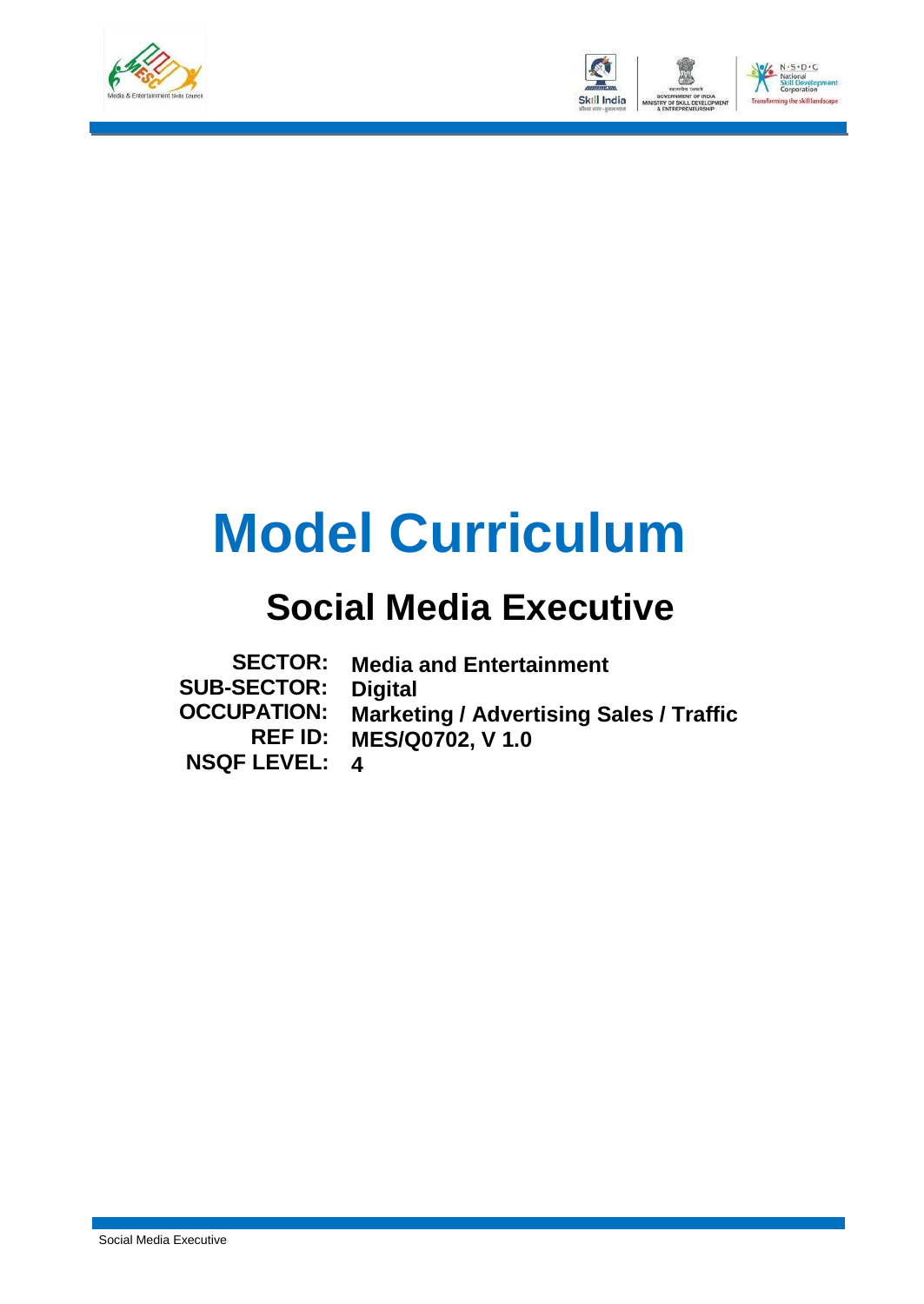



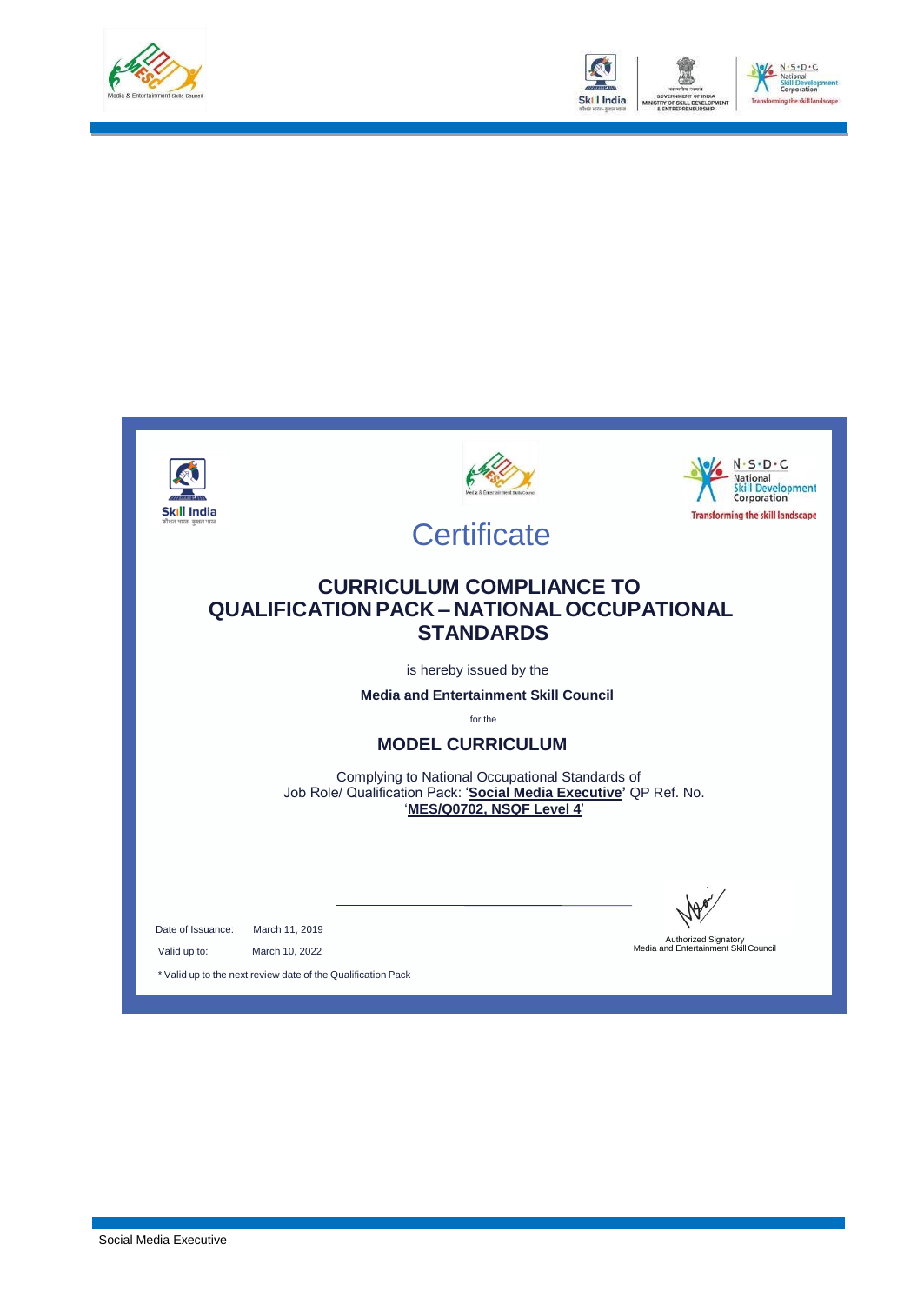



### **TABLE OF CONTENTS**

| 1. Curriculum                    | M1 |
|----------------------------------|----|
| 2. Trainer Prerequisites         | 05 |
| 3. Annexure: Assessment Criteria | 06 |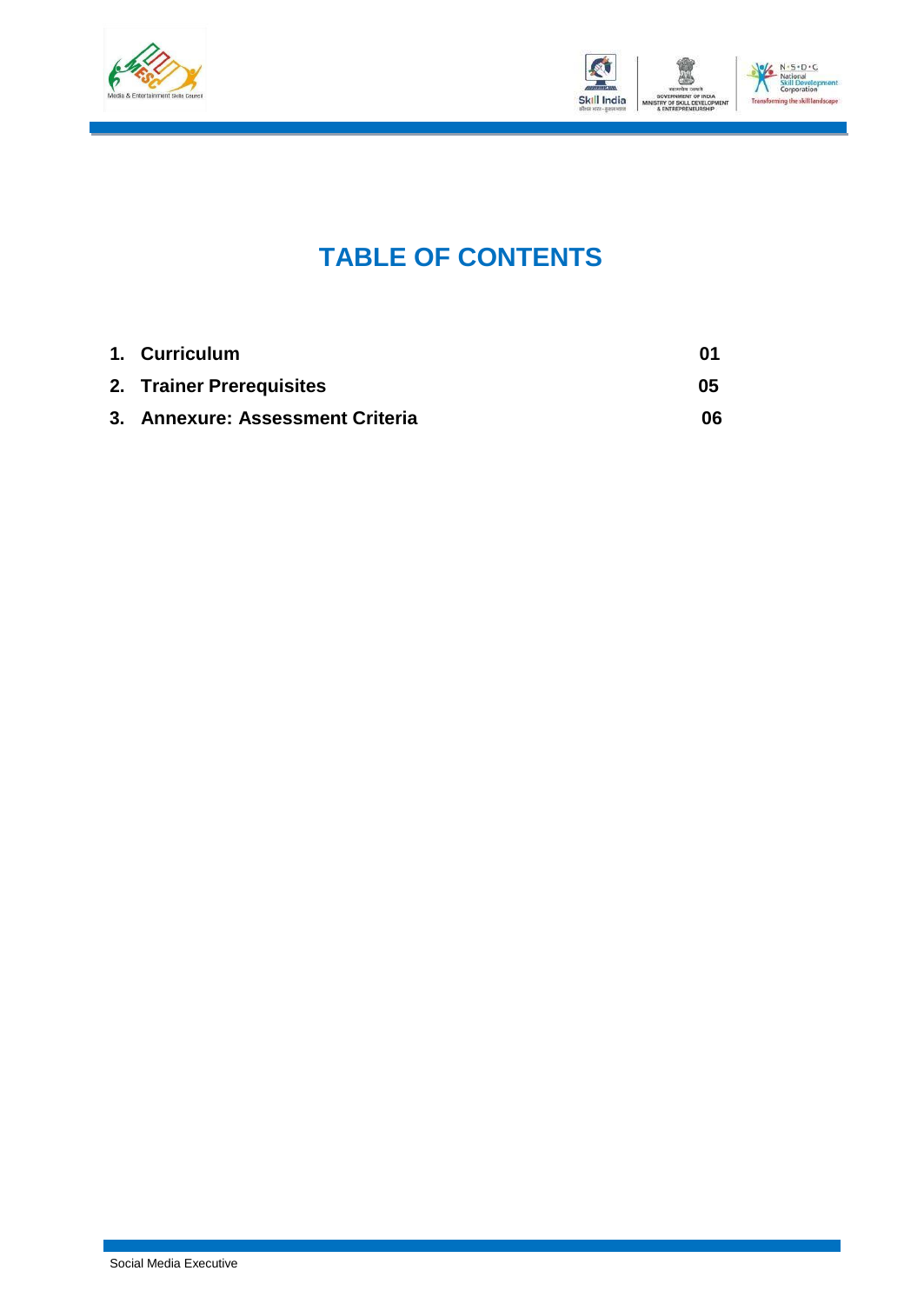



## <span id="page-3-0"></span>**Social Media Executive**

#### **CURRICULUM / SYLLABUS**

This program is aimed at training candidates for the job of a "<u>Social Media Executive</u>", in the "<u>Media</u> and Entertainment" Sector / Industry and aims at building the following key competencies amongst the **learner** 

| <b>Program Name</b>                               | <b>Social Media Executive</b>                                                 |                                                                                                                                                                                                                                                                                                                                                                   |                              |  |  |
|---------------------------------------------------|-------------------------------------------------------------------------------|-------------------------------------------------------------------------------------------------------------------------------------------------------------------------------------------------------------------------------------------------------------------------------------------------------------------------------------------------------------------|------------------------------|--|--|
| <b>Qualification Pack Name</b><br>& Reference ID. | MES/Q0702, Version 1.0                                                        |                                                                                                                                                                                                                                                                                                                                                                   |                              |  |  |
| <b>Version No.</b>                                | 1.0                                                                           | <b>Version Update Date</b>                                                                                                                                                                                                                                                                                                                                        | 11 <sup>th</sup> March, 2019 |  |  |
| <b>Pre-requisites to</b><br><b>Training</b>       | Class XII                                                                     |                                                                                                                                                                                                                                                                                                                                                                   |                              |  |  |
| <b>Training Outcomes</b>                          | After completing this programme, participants will be able to:<br>٠<br>٠<br>٠ | Create the process flow for the social media marketing activities<br>that needs to be conducted<br>Organize the work related to social media marketing activities to<br>achieve the set targets<br>Manage the available online tools to effectively perform the social<br>media marketing activities<br>Design the content required to implement the social media |                              |  |  |
|                                                   | ٠<br>٠                                                                        | marketing campaigns<br>Implement the defined social media marketing strategy based on<br>the organization's goals<br>Maintain workplace health and safety                                                                                                                                                                                                         |                              |  |  |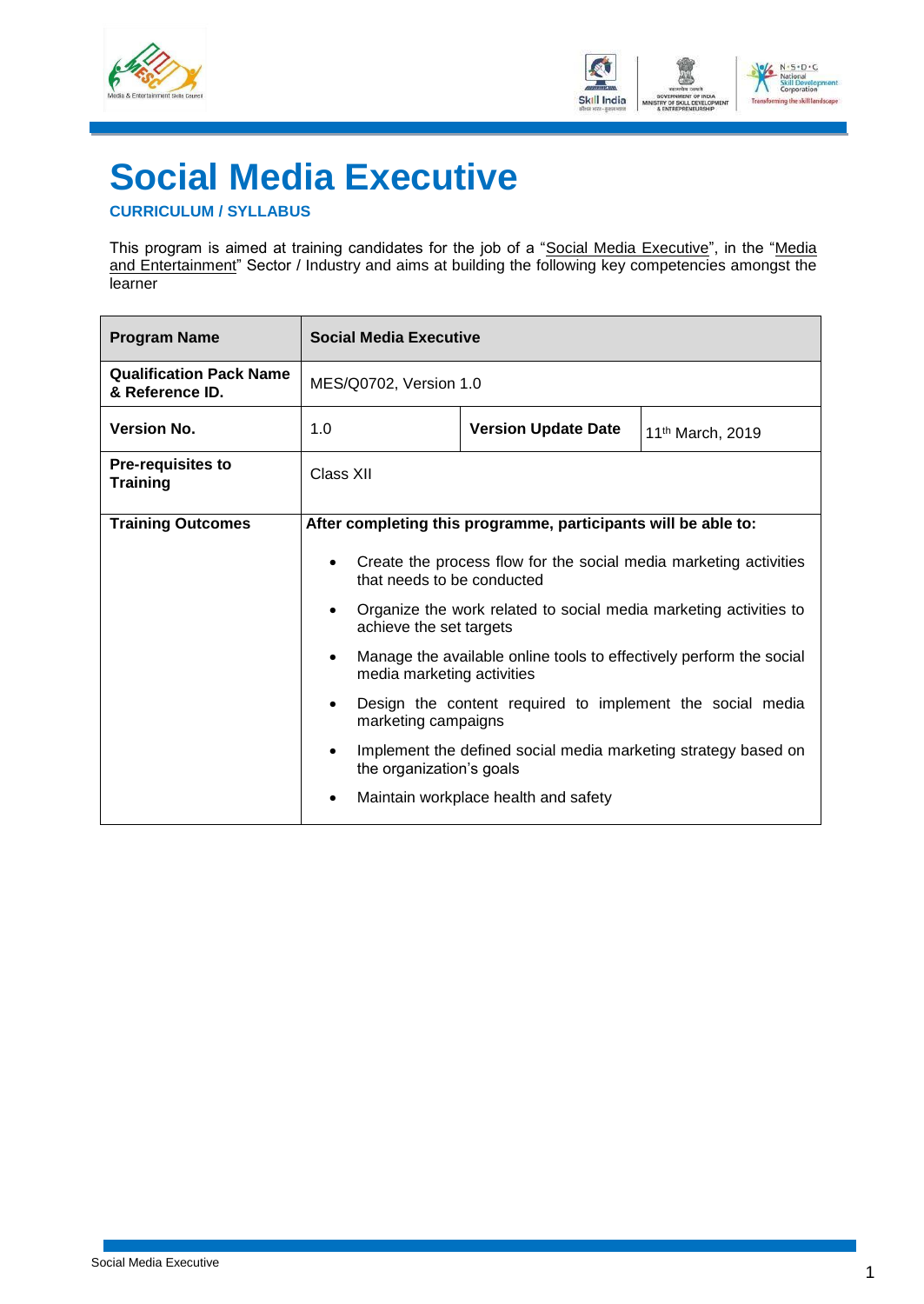



This course encompasses <u>6</u> out of <u>6</u> National Occupational Standards (NOS) of "<u>Social Media</u> **Executive**" Qualification Pack issued by "Media and Entertainment Skills Council".

| S.<br><b>No</b> | <b>Module</b>                                                                                                                                                                                                                     | <b>Key Learning Outcomes</b>                                                                                                                                                                                                                                                                                                                                                                                                                                                                                                                                                                                                                                                                                                                                                                                                                                     | <b>Equipments</b>                                                     |
|-----------------|-----------------------------------------------------------------------------------------------------------------------------------------------------------------------------------------------------------------------------------|------------------------------------------------------------------------------------------------------------------------------------------------------------------------------------------------------------------------------------------------------------------------------------------------------------------------------------------------------------------------------------------------------------------------------------------------------------------------------------------------------------------------------------------------------------------------------------------------------------------------------------------------------------------------------------------------------------------------------------------------------------------------------------------------------------------------------------------------------------------|-----------------------------------------------------------------------|
| 1               | <b>Introduction and</b><br><b>Orientation to the job</b><br>role<br><b>Theory Duration</b><br>(hh:mm)<br>05:00<br><b>Practical Duration</b><br>(hh:mm)<br>15:00<br><b>Corresponding NOS</b><br><b>Code</b><br><b>Basic Module</b> | Describe opportunities in the media and<br>$\bullet$<br>entertainment industry<br>Recognize the importance of social media<br>$\bullet$<br>marketing for organizations<br>Identify the key benefits of different social<br>$\bullet$<br>media networks<br>Recognize how people interact with various<br>$\bullet$<br>major social media networks<br>Analyze which social media platform will be<br>$\bullet$<br>best for targeting the audience based on the<br>company's offerings                                                                                                                                                                                                                                                                                                                                                                              | Computer system /<br>laptop, diary,<br>notebook, pen,<br>marker       |
| 2               | <b>Create Work Flow for</b><br><b>Social Media</b><br><b>Theory Duration</b><br>(hh:mm)<br>35:00<br><b>Practical Duration</b><br>(hh:mm)<br>15:00<br><b>Corresponding NOS</b><br>Code<br><b>MES/N0707</b>                         | Create daily social media activity plan for all<br>$\bullet$<br>the major social media networks<br>Create the social media calendar for posting<br>$\bullet$<br>the updates on all the major social media<br>networks<br>Coordinate with the bloggers and influencers<br>$\bullet$<br>for the social media outreach campaigns<br>Identify organization's branding theme to<br>$\bullet$<br>incorporate it in the marketing creatives and<br>messaging<br>Research target audience based on their<br>$\bullet$<br>demographics and interests<br>Establish key performance metrics for the<br>$\bullet$<br>campaigns such as impressions, clicks,<br>conversion rates, sales etc.<br>Perform competitor research to identify their<br>$\bullet$<br>marketing process and target audience                                                                           | Computer system /<br>laptop, diary,<br>notebook, pen,<br>marker       |
| 3               | <b>Plan and organize</b><br>work to meet<br>expected outcomes<br><b>Theory Duration</b><br>(hh:mm)<br>25:00<br><b>Practical Duration</b><br>(hh:mm)<br>15:00<br><b>Corresponding</b><br><b>NOS Code</b><br><b>MES/N0708</b>       | Coordinate<br>with<br>the<br>key stakeholders<br>$\bullet$<br>whenever necessary to get the guidance on<br>project delivery<br>Organize all the key social media marketing<br>$\bullet$<br>related documents such as creatives, reports<br>etc. properly with regular backups<br>Work within the defined Key Result Areas<br>$\bullet$<br>(KRAs) to meet the job objectives and goals<br>Manage the available resources effectively<br>$\bullet$<br>and responsibly to meet the desired<br>outcomes<br>Set-up the campaign completion deadlines<br>$\bullet$<br>based on the available resources and priority<br>Create budget allocation plan for different<br>$\bullet$<br>media campaigns<br>social<br>based on its<br>objectives and goals<br>Define Key Performance Indicator (KPI) to<br>$\bullet$<br>measure the success of each social media<br>campaign | Computer system /<br>laptop,<br>diary,<br>notebook,<br>pen,<br>marker |
| 4               | <b>Manage online tools</b>                                                                                                                                                                                                        | Identify the requirement of social media tools<br>$\bullet$<br>to perform the marketing activities such as<br>posting, scheduling etc. effectively                                                                                                                                                                                                                                                                                                                                                                                                                                                                                                                                                                                                                                                                                                               | Computer system /<br>laptop,<br>diary,<br>notebook,<br>pen,           |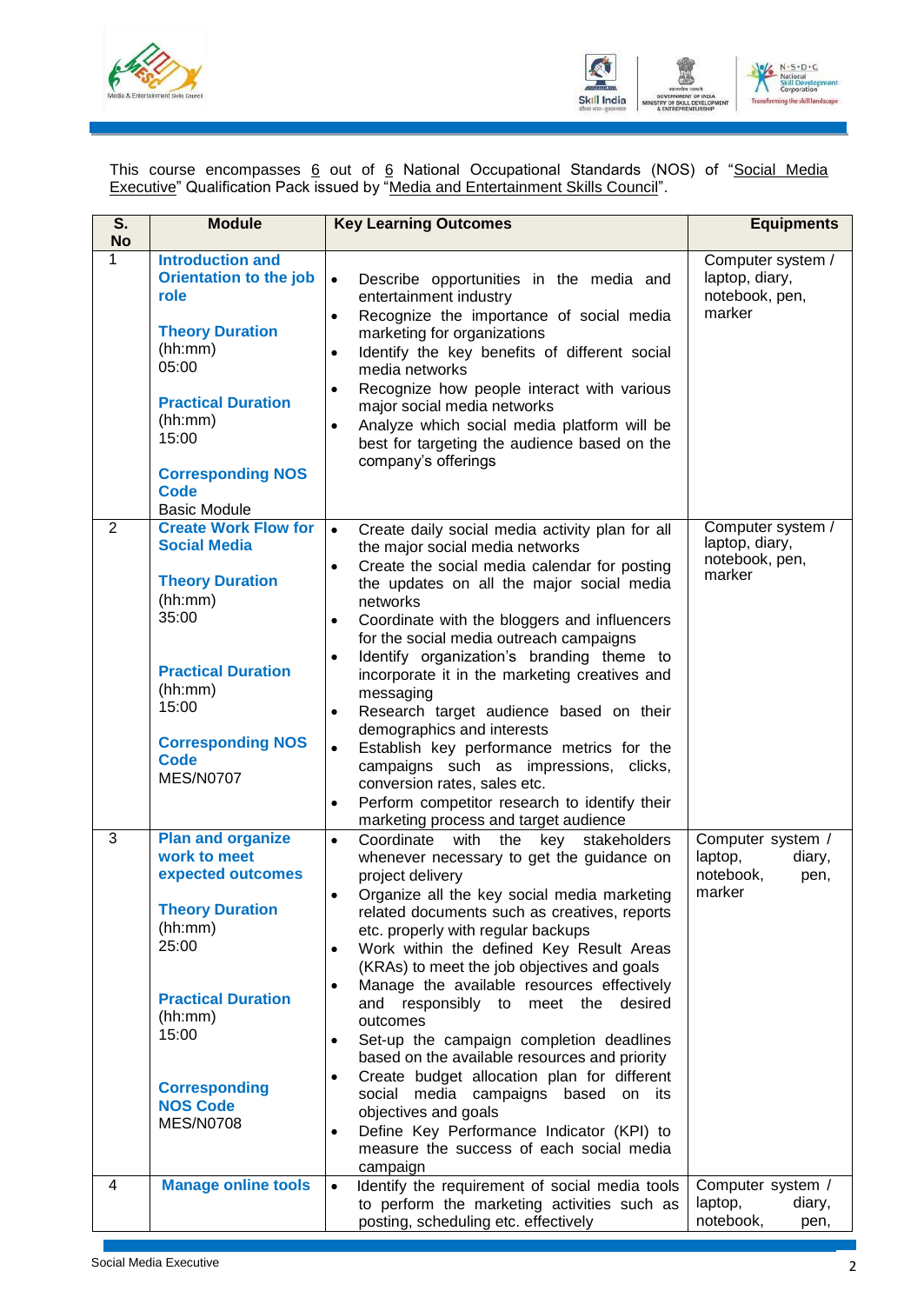





|                | <b>Theory Duration</b><br>(hh:mm)<br>30:00<br><b>Practical Duration</b><br>(hh:mm)<br>15:00<br><b>Corresponding</b><br><b>NOS Code</b><br><b>MES/N0709</b>                                                      | Identify the social media analytics tools to<br>measure and track the performance of the<br>campaigns on different social networks<br>Evaluate the available online tools for social<br>media marketing in terms of price, available<br>features, customer support etc.<br>Analyze and optimize social media campaigns<br>by using the data provided by the online tools<br>Prepare campaign performance reports using<br>the online tools for the key stakeholders<br>Track the engagement metrics and perform<br>brand sentiment analysis using the online<br>tools                                                                                                                                                                                          | marker                                                                                                         |
|----------------|-----------------------------------------------------------------------------------------------------------------------------------------------------------------------------------------------------------------|----------------------------------------------------------------------------------------------------------------------------------------------------------------------------------------------------------------------------------------------------------------------------------------------------------------------------------------------------------------------------------------------------------------------------------------------------------------------------------------------------------------------------------------------------------------------------------------------------------------------------------------------------------------------------------------------------------------------------------------------------------------|----------------------------------------------------------------------------------------------------------------|
| 5              | <b>Design the content</b><br>for the social media<br><b>Theory Duration</b><br>(hh:mm)<br>15:00<br><b>Practical Duration</b><br>(hh:mm)<br>35:00<br><b>Corresponding NOS</b><br><b>Code</b><br><b>MES/N0710</b> | Analyze different types of content such as<br>$\bullet$<br>videos, creative, infographics etc. which gets<br>the most social media engagement<br>Identify the key theme on which the content<br>needs to be designed which resonates with<br>the target audience<br>Prepare the content creation plan and<br>calendar based on the campaign's objectives<br>and goals<br>Use the elements and key principles of design<br>$\bullet$<br>to create effective graphics for social media<br>campaigns<br>Coordinate with key stakeholders to get their<br>$\bullet$<br>feedback and incorporate it for the final output<br>Work with other team members such as<br>copywriters to ensure timely delivery of the<br>social media creatives                          | Computer system /<br>laptop,<br>diary,<br>notebook,<br>pen,<br>marker                                          |
| 6              | <b>Implement the social</b><br>media strategy<br><b>Theory Duration</b><br>(hh:mm)<br>15:00<br><b>Practical Duration</b><br>(hh:mm)<br>25:00<br><b>Corresponding NOS</b><br><b>Code</b><br><b>MES/N0711</b>     | Identify organization's goals and objectives to<br>$\bullet$<br>align the social media marketing strategy with<br>it<br>Set-up specific, measurable and relevant goals<br>$\bullet$<br>to measure the success of social media<br>marketing campaigns<br>Observe competitor's marketing strategy on all<br>major social media networks to incorporate<br>their best practices<br>Identify the social media networks to be<br>primarily targeted based on the defined<br>objectives and goals<br>Create the social media budget plan by<br>allocating the funds to different networks<br>based on the objectives<br>Create the profile of the ideal customer<br>including their age, gender, location, interests<br>etc. to be targeted on social media networks | Computer system /<br>laptop,<br>diary,<br>notebook,<br>pen,<br>marker                                          |
| $\overline{7}$ | <b>Maintain workplace</b><br>health and safety<br><b>Theory Duration</b><br>(hh:mm)<br>15:00<br><b>Practical Duration</b><br>(hh:mm)<br>40:00                                                                   | Maintain a healthy, safe and secure working<br>$\bullet$<br>environment by identifying the relevant people<br>responsible for health and safety, identifying<br>risks, following emergency procedures etc.<br>Use first aid kit when needed and keep<br>$\bullet$<br>oneself informed on first aid procedures.<br>Participate in organization health and safety<br>$\bullet$<br>knowledge sessions and drills.<br>Identify the people responsible for health and<br>$\bullet$<br>safety in the workplace, including those to<br>contact in case of an emergency.                                                                                                                                                                                               | Computer system /<br>laptop, diary,<br>notebook, pen,<br>marker, Health and<br>Safety Signs and<br>policy etc. |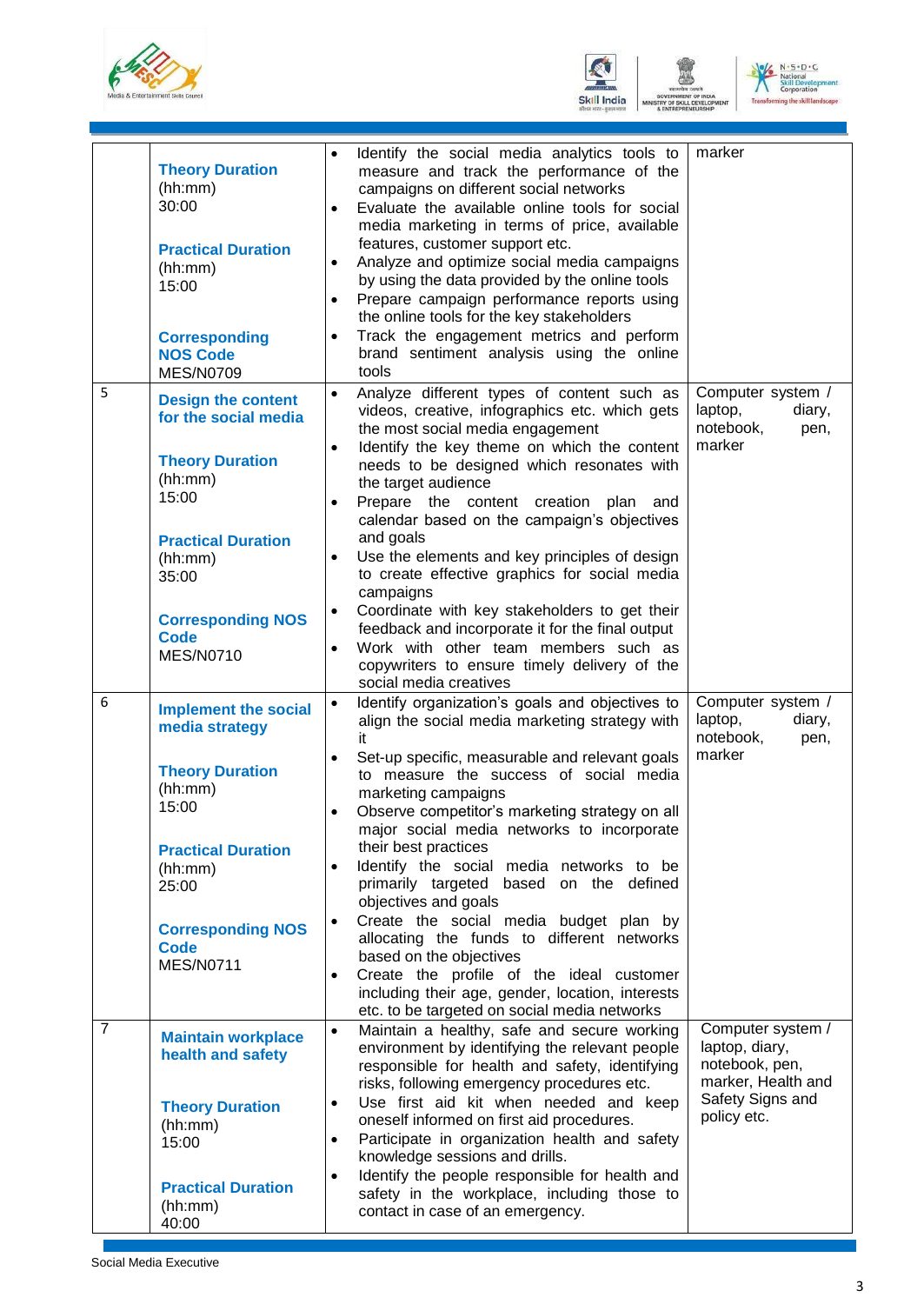





| <b>Corresponding NOS</b><br>Code<br><b>MES/N0104</b> | Identify security signals like fire alarms and<br>places such as staircases, fire warden<br>stations, first aid and medical rooms.<br>Identify aspects of your workplace that could<br>$\bullet$<br>cause potential risk to own and others health<br>and safety.<br>Ensure one's own personal health and safety,<br>$\bullet$<br>and that of others in the workplace by<br>following precautionary measures.<br>Identify and recommend opportunities for<br>improving health, safety, and security to the<br>designated person.<br>Report hazards outside one's authority to the<br>$\bullet$<br>relevant person in line with organizational<br>procedures and warn other people who may<br>be affected by these hazards.<br>Follow organisation's emergency procedures<br>$\bullet$<br>for accidents, fires or any other natural<br>calamity in case of a hazard.<br>Identify and correct risks like illness,<br>accidents, fires or any other natural calamity<br>safely and within the limits of individual's<br>authority. |  |
|------------------------------------------------------|--------------------------------------------------------------------------------------------------------------------------------------------------------------------------------------------------------------------------------------------------------------------------------------------------------------------------------------------------------------------------------------------------------------------------------------------------------------------------------------------------------------------------------------------------------------------------------------------------------------------------------------------------------------------------------------------------------------------------------------------------------------------------------------------------------------------------------------------------------------------------------------------------------------------------------------------------------------------------------------------------------------------------------|--|
| <b>Total Duration</b><br>300:00                      | <b>Unique Equipment Required:</b><br>Diary, notebook, pen, Computer System /                                                                                                                                                                                                                                                                                                                                                                                                                                                                                                                                                                                                                                                                                                                                                                                                                                                                                                                                                   |  |
| <b>Theory Duration</b><br>140:00                     | laptop, white board, marker, projector, Health<br>and Safety Signs and policy etc.                                                                                                                                                                                                                                                                                                                                                                                                                                                                                                                                                                                                                                                                                                                                                                                                                                                                                                                                             |  |
| <b>Practical Duration</b><br>160:00                  |                                                                                                                                                                                                                                                                                                                                                                                                                                                                                                                                                                                                                                                                                                                                                                                                                                                                                                                                                                                                                                |  |

Grand Total Course Duration: **300 Hours, 0 Minutes** *(This syllabus/ curriculum has been approved by Media and Entertainment Skills Council)*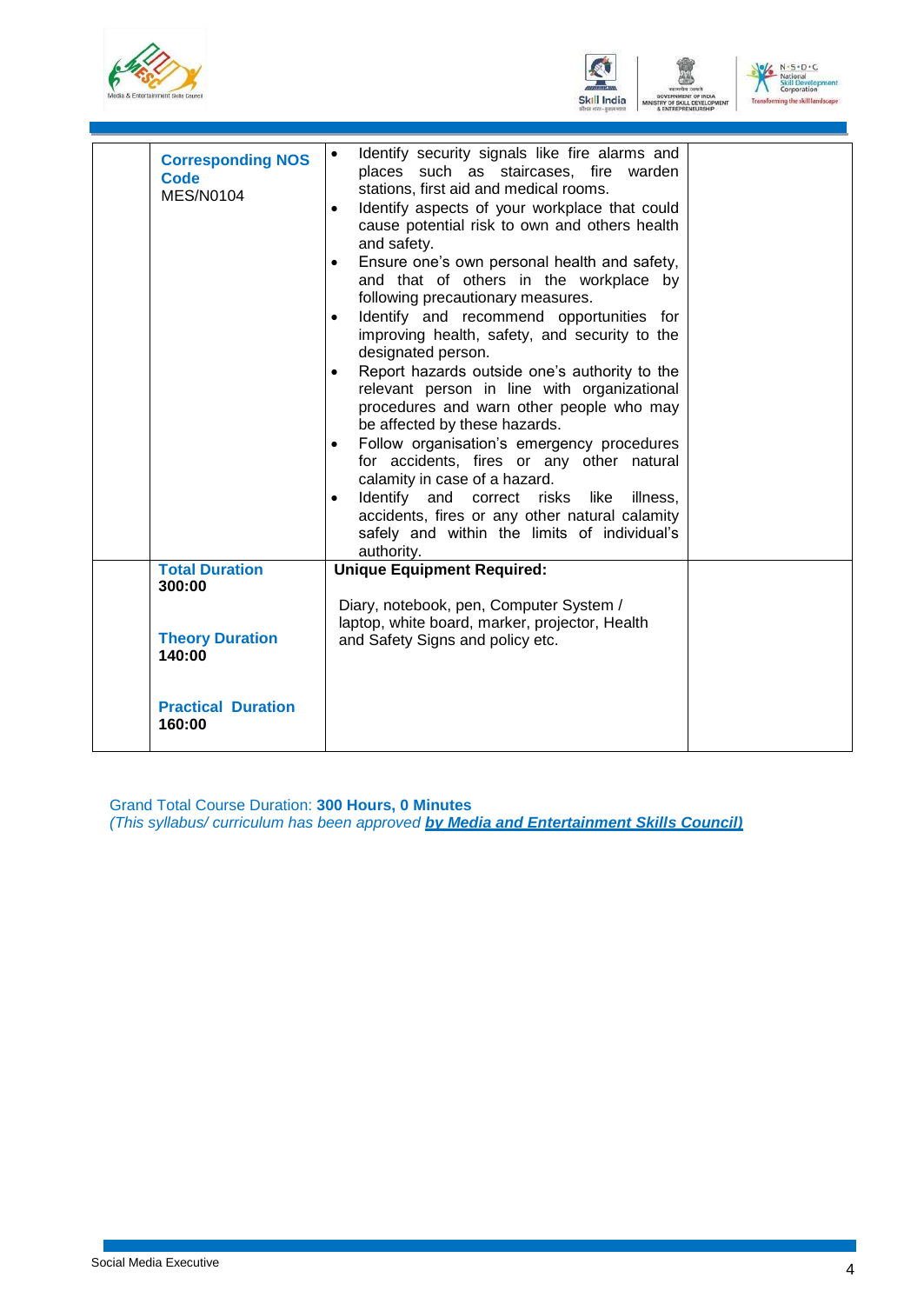



#### <span id="page-7-0"></span>**Trainer Prerequisites for Job role: "Social Media Executive" mapped to Qualification Pack: "MES/Q0702, version 1.0"**

| Sr. No.        | Area                                  | <b>Details</b>                                                                                                                                                                                                                                                                                                                                                                                                                                                                                                                                                                                                           |
|----------------|---------------------------------------|--------------------------------------------------------------------------------------------------------------------------------------------------------------------------------------------------------------------------------------------------------------------------------------------------------------------------------------------------------------------------------------------------------------------------------------------------------------------------------------------------------------------------------------------------------------------------------------------------------------------------|
| 1              | <b>Job Description</b>                | To deliver accredited training service, mapped to the curriculum<br>detailed above, in accordance with Qualification Pack "MES/Q0702<br>Version 1.0"<br>Individuals at this job handle all the social media activities for their<br>company/ multiple clients in order to create a brand awareness. It<br>comprises of ideating, coordinating, executing social media<br>campaigns, promotions and advertisements. The individual is<br>responsible for the regular posting, sharing and updating the social<br>media activities on the channels like Instagram, LinkedIn,<br>Facebook, Twitter, WhatsApp broadcast etc. |
| 2              | <b>Personal Attributes</b>            | Rich command on the language, good communication skills both<br>written & oral, creative and full of ideas, highly adaptable and tech<br>savvy. He should be comfortable of taking pressure, adopt<br>feedback and deliver within deadlines in the fast paced<br>environment.                                                                                                                                                                                                                                                                                                                                            |
| 3              | Minimum Educational<br>Qualifications | Graduate                                                                                                                                                                                                                                                                                                                                                                                                                                                                                                                                                                                                                 |
| 4a             | Domain Certification                  | Certified for Job Role: "Social Media Executive" mapped to QP:<br>"MES/Q0702", version 1.0. Minimum accepted score as per SSC<br>guidelines is 70%.                                                                                                                                                                                                                                                                                                                                                                                                                                                                      |
| 4 <sub>b</sub> | <b>Platform Certification</b>         | Recommended that the Trainer is certified for the Job Role:<br>"Trainer", mapped to the Qualification Pack: "MEP/Q0102" with<br>scoring of minimum 80%.                                                                                                                                                                                                                                                                                                                                                                                                                                                                  |
| 5              | <b>Experience</b>                     | Minimum 3 years of work experience in Digital Marketing.<br>He should be able to communicate in English and local language.<br>He should have knowledge of equipment, tools, material, Safety,<br>Health & Hygiene.                                                                                                                                                                                                                                                                                                                                                                                                      |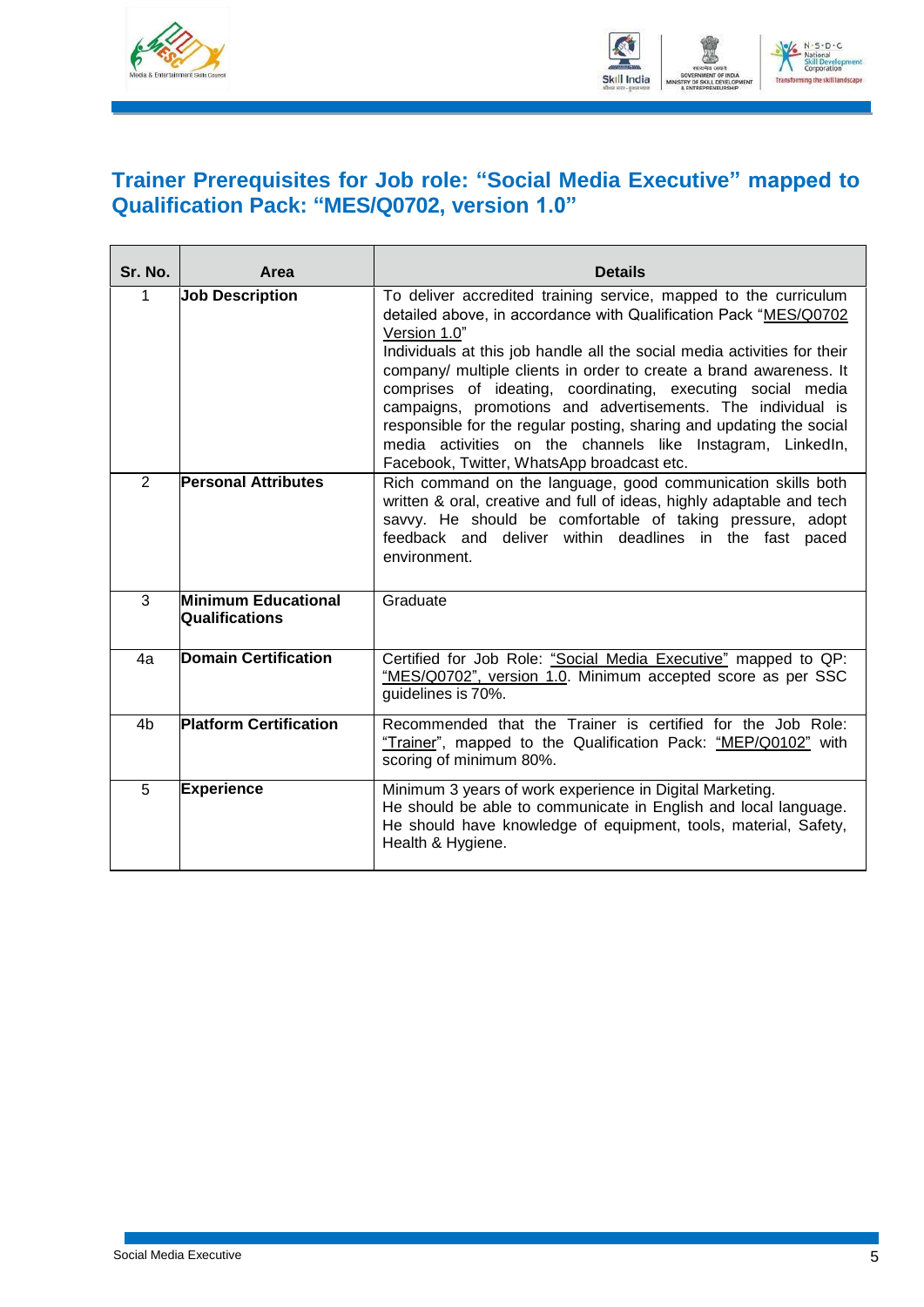



#### <span id="page-8-0"></span>**Annexure: Assessment Criteria**

| <b>Assessment Criteria</b>  |                                               |
|-----------------------------|-----------------------------------------------|
| <b>Job Role</b>             | <b>Social Media Executive</b>                 |
| <b>Qualification Pack</b>   | <b>MES/Q0702, Version 1.0</b>                 |
| <b>Sector Skill Council</b> | <b>Media and Entertainment Skills Council</b> |
|                             |                                               |

#### **Guidelines for Assessment**

1. Criteria for assessment for each Qualification Pack will be created by the Sector Skill Council. Each Performance Criteria (PC) will be assigned marks proportional to its importance in NOS. SSC will also lay down proportion of marks for Theory and Skills Practical for each PC.

2. The assessment for the theory part will be based on knowledge bank of questions created by the SSC.

3. Assessment will be conducted for all compulsory NOS, and where applicable, on the selected elective/option NOS/set of NOS.

4. Individual assessment agencies will create unique question papers for theory part for each candidate at each examination/training center (as per assessment criteria below).

5. Individual assessment agencies will create unique evaluations for skill practical for every student at each examination/training center based on this criterion.

6. To pass the Qualification Pack, every trainee should score a minimum of 70% of aggregate marks to successfully clear the assessment.

7. In case of *unsuccessful completion*, the trainee may seek reassessment on the Qualification Pack.

| <b>Compulsory NOS</b><br><b>Total Marks: 600</b> |                                                                                       |                | <b>Marks Allocation</b> |               |                            |
|--------------------------------------------------|---------------------------------------------------------------------------------------|----------------|-------------------------|---------------|----------------------------|
| Assessment<br>outcomes                           | Assessment criteria for outcomes                                                      | Total<br>marks | Out Of                  | <b>Theory</b> | <b>Skills</b><br>Practical |
| 1. MES/N0707<br>(Create work                     | PC1. make daily work plan as per social media<br>strategy of the organization         | 100            | 10                      | 5             | 5                          |
| flow for social<br>media)                        | PC2, seed content into social networks                                                |                | 10                      | 5             | 5                          |
|                                                  | PC3. Identify client branding (color scheme, logo,<br>target audience etc.)           |                | 10                      | 5             | 5                          |
|                                                  | PC4. manage blogger and other influencer outreach<br>program                          |                | 10                      | 10            | 0                          |
|                                                  | PC5. manage graphic designers for generating<br>online graphical posts / infographics |                | 10                      | 10            | 0                          |
|                                                  | PC6. create social media marketing goals                                              |                | 10                      | 5             | 5                          |
|                                                  | PC7, research about social media audience                                             |                | 10                      | 10            | 0                          |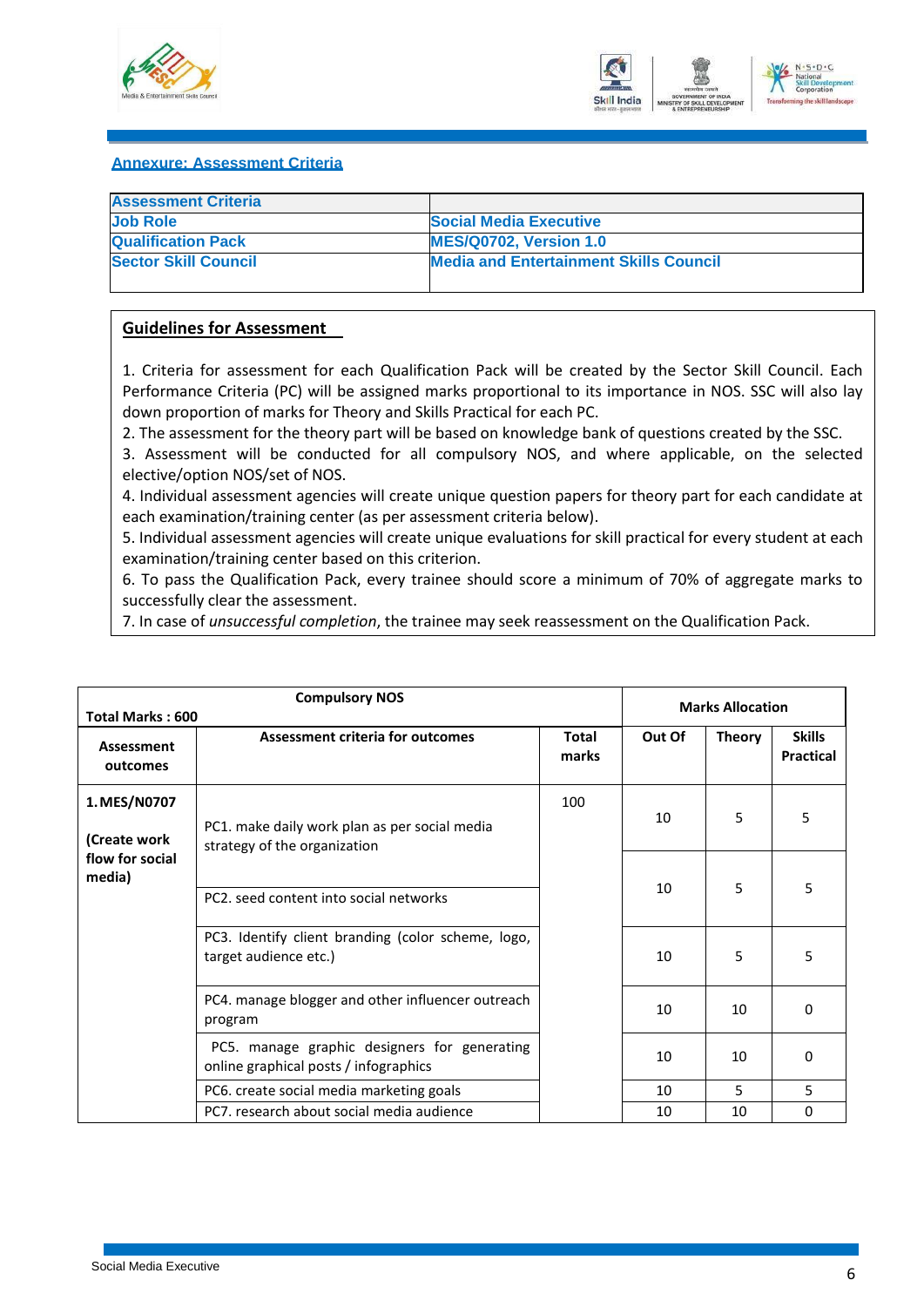





|                                          | PC8. establish most important metrics (reach,<br>clicks, engagement, hashtag performance etc.)                                                 |              | 10  | 5  | 5  |
|------------------------------------------|------------------------------------------------------------------------------------------------------------------------------------------------|--------------|-----|----|----|
|                                          | PC9. research about social competitive landscape                                                                                               |              | 10  | 5  | 5  |
|                                          | PC10. track performance of the campaigns                                                                                                       |              | 10  | 5  | 5  |
|                                          |                                                                                                                                                | <b>Total</b> | 100 | 65 | 35 |
|                                          | <b>PC1.</b><br>arrange all files and folders neatly in the<br>computer                                                                         |              | 20  | 17 | 3  |
| 2.MES/N0708<br>(Plan and                 | PC <sub>2</sub> .<br>keep immediate work area clean and tidy                                                                                   |              | 5   | 5  | 0  |
| organize work<br>to meet<br>expected     | PC3.<br>treat confidential information as per the<br>organisation's guidelines                                                                 |              | 5   | 5  | 0  |
| outcome)                                 | work in line with organisation's policies<br>PC4.<br>and procedures                                                                            |              | 10  | 5  | 5  |
|                                          | PC5.<br>work within the limits of job role                                                                                                     |              | 15  | 10 | 5  |
|                                          | PC6.<br>obtain guidance from appropriate people,<br>where necessary                                                                            |              | 5   | 5  | 0  |
|                                          | <b>PC7.</b><br>ensure work meets the agreed<br>requirements                                                                                    |              | 10  | 5  | 5  |
|                                          | PC8.<br>establish and agree on work requirements<br>with appropriate people                                                                    |              | 5   | 3  | 2  |
|                                          | PC9.<br>time,<br>materials<br>and<br>manage<br>cost<br>effectively                                                                             |              | 20  | 0  | 20 |
|                                          | PC10.<br>use resources in a responsible manner                                                                                                 |              | 5   | 5  | 0  |
|                                          | <b>Total</b>                                                                                                                                   | 100          | 100 | 60 | 40 |
| 3.MES/N 0709<br>(Manage online<br>tools) | select appropriate tools from the various<br>PC1.<br>social media tools available for posts,<br>scheduling and reach.                          |              | 20  | 15 | 5  |
|                                          | PC2. implement, analyze, and optimize organic<br>and paid search engine marketing activities                                                   |              | 20  | 10 | 10 |
|                                          | PC3. track and report metrics around social posts<br>and fan engagement                                                                        | 100          | 20  | 10 | 10 |
|                                          | PC4. analyze and provide weekly & monthly social<br>media metrics status reports to senior level<br>management                                 |              | 10  | 5  | 5  |
|                                          | PC5. monitor trends in social media tools,<br>applications, channels, design and strategy and<br>quantifying it ensuring a sound and efficient |              | 10  | 5  | 5  |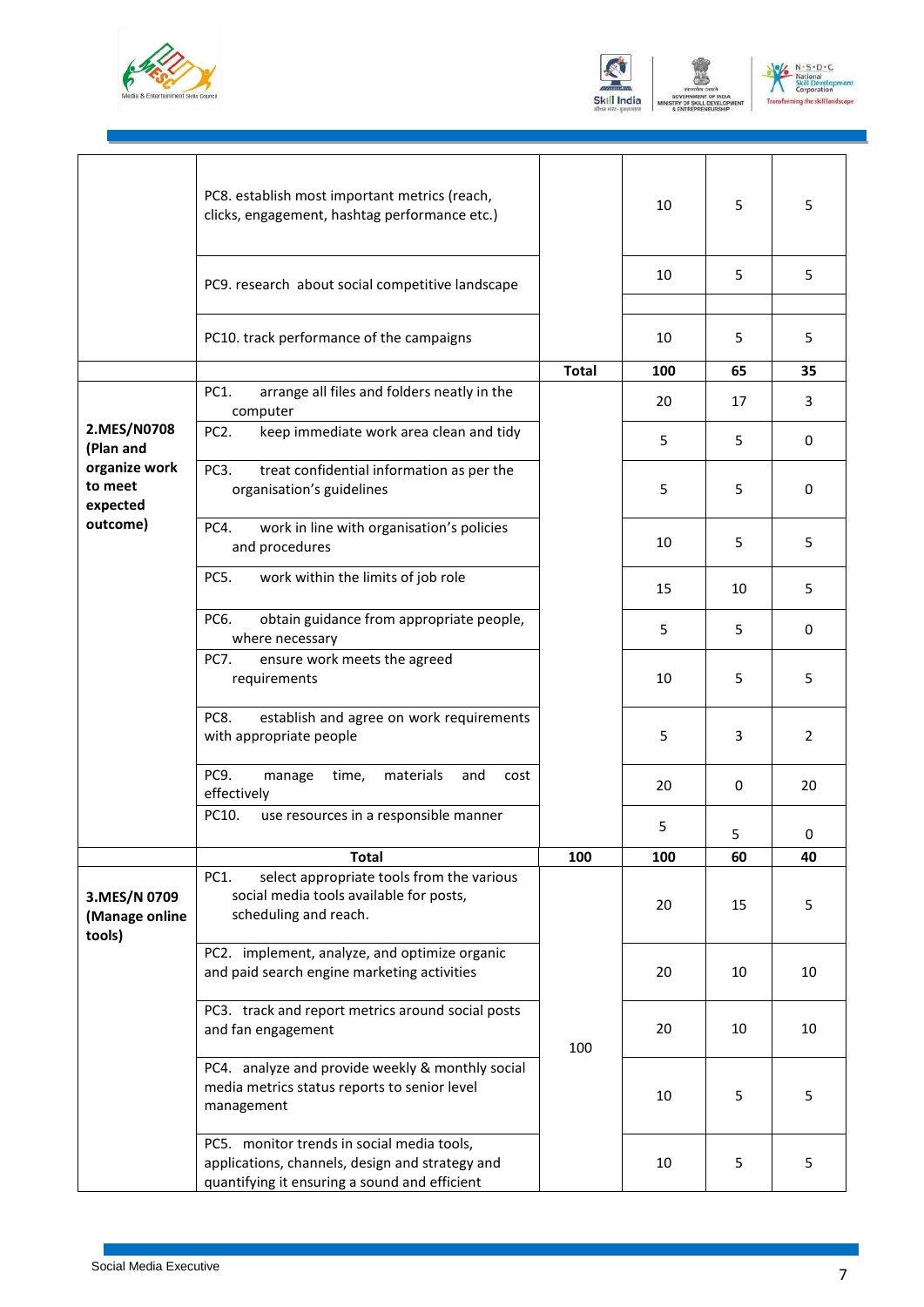





|                                  | website                                                                                                                        |              |     |    |    |
|----------------------------------|--------------------------------------------------------------------------------------------------------------------------------|--------------|-----|----|----|
|                                  | PC6. monitor effective benchmarks for measuring<br>the impact of social media programs                                         |              | 10  | 5  | 5  |
|                                  | PC7. analyze, review, and report on effectiveness<br>of campaigns in an effort to maximize results                             |              | 10  | 5  | 5  |
|                                  |                                                                                                                                | <b>Total</b> | 100 | 55 | 45 |
| 4.MES/N0710<br>(Design the       | PC1.<br>audit the current social media approach                                                                                |              | 10  | 5  | 5  |
| content for the<br>social media) | research about customer's/ company's<br>PC <sub>2</sub> .<br>base                                                              |              | 10  | 5  | 5  |
|                                  | identify which audience is on what social<br>PC3.<br>media platform                                                            | 100          | 20  | 5  | 15 |
|                                  | list the design concepts<br>PC4.                                                                                               |              | 20  | 5  | 15 |
|                                  | PC5.<br>set measurable goals                                                                                                   |              | 10  | 5  | 5  |
|                                  | PC6.<br>relate the concept with meaningful<br>graphics/videos/clippings/pictures                                               |              | 10  | 0  | 10 |
|                                  | PC7. present the idea, theme and concept to the<br>peers                                                                       |              | 10  | 5  | 5  |
|                                  | PC8. monitor and adjust the creatives as per the<br>requirements                                                               |              | 10  | 5  | 5  |
|                                  |                                                                                                                                | <b>Total</b> | 100 | 35 | 65 |
| 5.MES/N0711<br>(Implement        | PC1 set S.M.A.R.T. goals (Specific, Measurable,<br>Attainable, Relevant, Time-bond)                                            |              | 20  | 5  | 15 |
| the social<br>media<br>strategy) | PC2 identify everything about audience (create<br>target audience ideal profile like age, gender,<br>location, interests etc.) |              | 20  | 5  | 15 |
|                                  | PC3 research about campaign of the competitors<br>by conducting comparative analysis                                           | 100          | 10  | 5  | 5  |
|                                  | PC4 set up accounts and improve existing profiles                                                                              |              | 10  | 5  | 5  |
|                                  | PC5 ensure work meets the agreed requirements                                                                                  |              | 10  | 5  | 5  |
|                                  | PC6 establish and agree on work requirements<br>with appropriate people                                                        |              | 10  | 5  | 5  |
|                                  | PC7 manage time, materials and cost effectively                                                                                |              | 5   | 5  | 0  |
|                                  | PC8 use resources in a responsible manner                                                                                      |              | 5   | 5  | 0  |